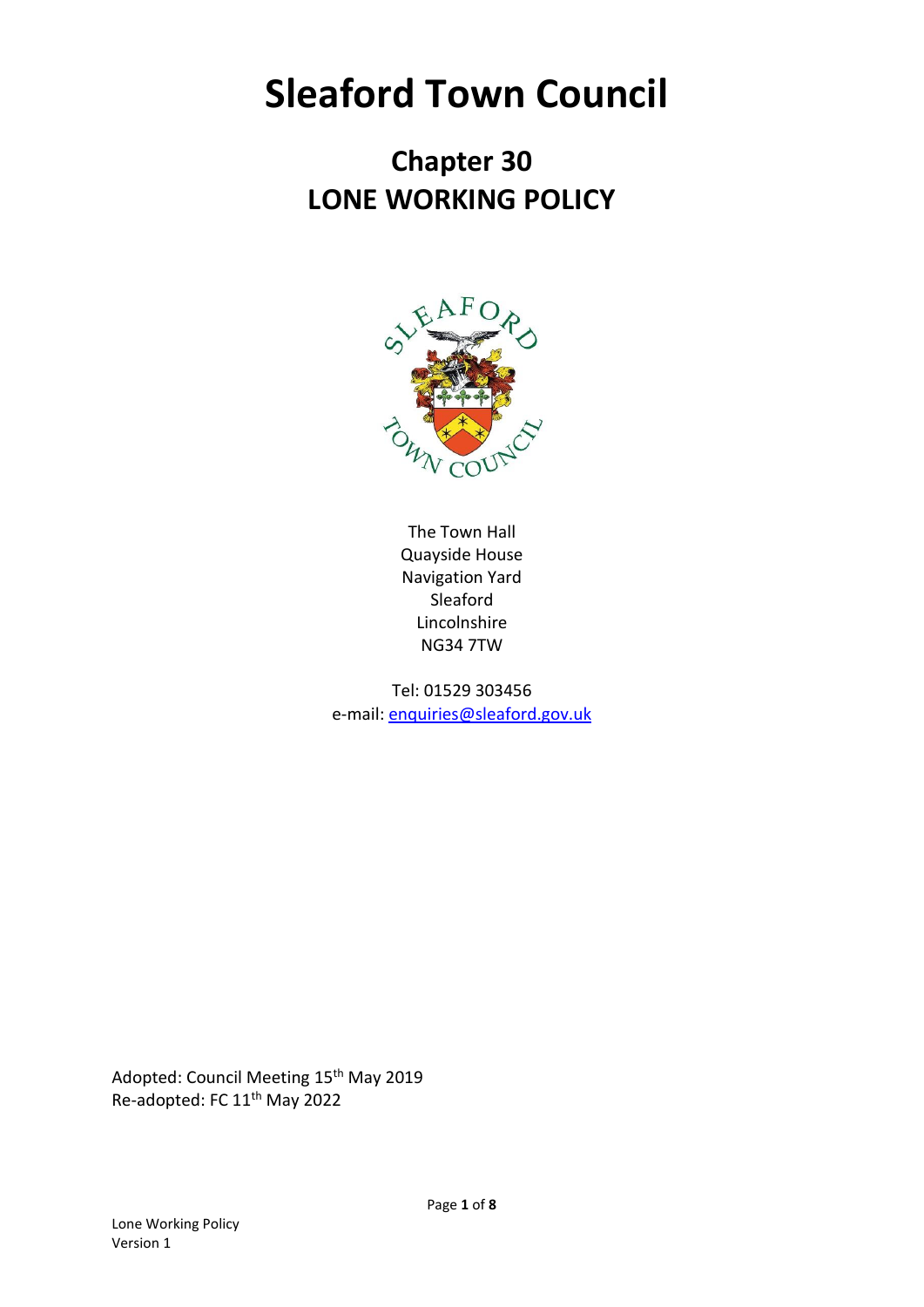# **1. Introduction**

The following policy and procedure has been written in order to minimise risks for staff working alone in their fixed base and working away from their fixed base. Under the Health and Safety Act 1974 and the Management of Health and Safety at Work Regulations 1999 it is the duty of Sleaford Town Council to assess risks to lone workers/volunteers and take steps to avoid or control risk where necessary.

Employees of the Council have responsibilities to take reasonable care of themselves and other people affected by their work and to co-operate with their employers in meeting their legal obligations.

This Policy will be supplemented by further policies, risk assessments and procedures relating to work activities.

# **2. Organisation & Responsibilities**

To enable the Council to comply with its statutory duties with regard to lone working, the Council will, through procedures adopted at all levels, avoid the need for lone working wherever possible.

- a) Mobile phones will be made available as appropriate
- b) Where employees have to undertake lone working, personal safety will be of paramount importance
- c) Lone working must **NOT** be viewed in isolation, other relevant policies already adopted will also apply, such as risk assessments, which will identify the protective and preventative measures necessary for employees to undertake lone working activities
- d) The following details, although mostly common sense, are provided to reinforce the need for everyone to take lone working and their safety seriously at all times

#### **3. Definition of Lone Working / Lone Worker**

These are people who work by themselves without close or direct supervision:

#### (a) **People in fixed establishment (office or other):**

- Only one person working on the premises
- Working separately from others
- Working outside normal hours

#### (b) **Away from their fixed base:**

- Staff member / volunteer who is required to travel alone to and from a fixed base to another base or to attend meetings etc
- Environment works, such as grass cutting, locking / unlocking toilet facilities and gates to open spaces.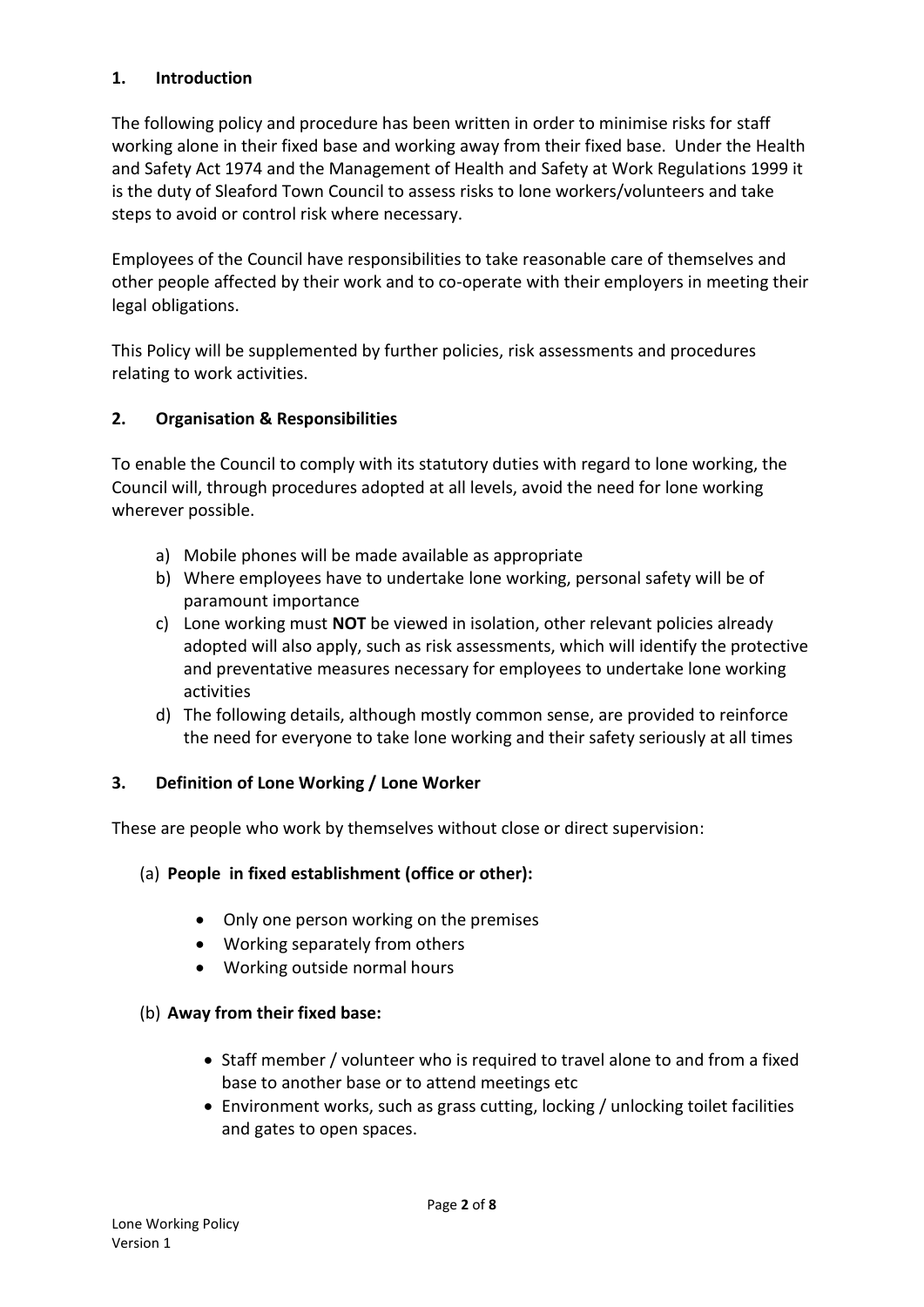#### **4. Potential Risks to Lone Workers**

Some of the main risks have been highlighted below, however, this list is not meant to exhaustive

- a) Accessibility by members of the public, contractors etc e.g. open access / unlocked doors
- b) Requirement to lock up when leaving a building
- c) Poorly lit entrance/exits
- d) Isolated and poorly lit car parking facilities
- e) Being taken ill whilst at work or suffering an injury at work
- f) Lack of training regarding Health & Safety procedures
- g) Hazards in the work place
- h) Remote areas
- i) Immediate access to first aid kit

#### **5. Assessing the Risk**

The purpose of assessing the risk of lone working is to establish two main facts:

- a) Whether the work can be done safely by a lone worker
- b) What arrangements will be in place to ensure an individual is not exposed to unnecessary and unacceptable risk?

In drawing up and recording an assessment of risk the following issues should be considered, as appropriate to the circumstances:

- a) Environment location, security, access / egress
- b) Context nature of the task, any special circumstances
- c) The individuals concerned indicators of potential or actual risk
- d) History have there been any accidents / incidents in the past
- e) Any other special circumstances

All available information should be taken into account and updated as and when necessary.

Where there is any reasonable doubt about the safety of a lone worker in a given situation, consideration should be given to sending a second worker or making other arrangements to complete the task.

While resource implications cannot be ignored, safety must be the prime concern.

#### **6. Prohibition of Lone Working**

Certain situations require that employees cannot work alone, these include:

- a) Young persons under instruction and training on machines
- b) Certain fumigation activities and other work with substances hazardous to health
- c) Scaffolding and using unsupported access equipment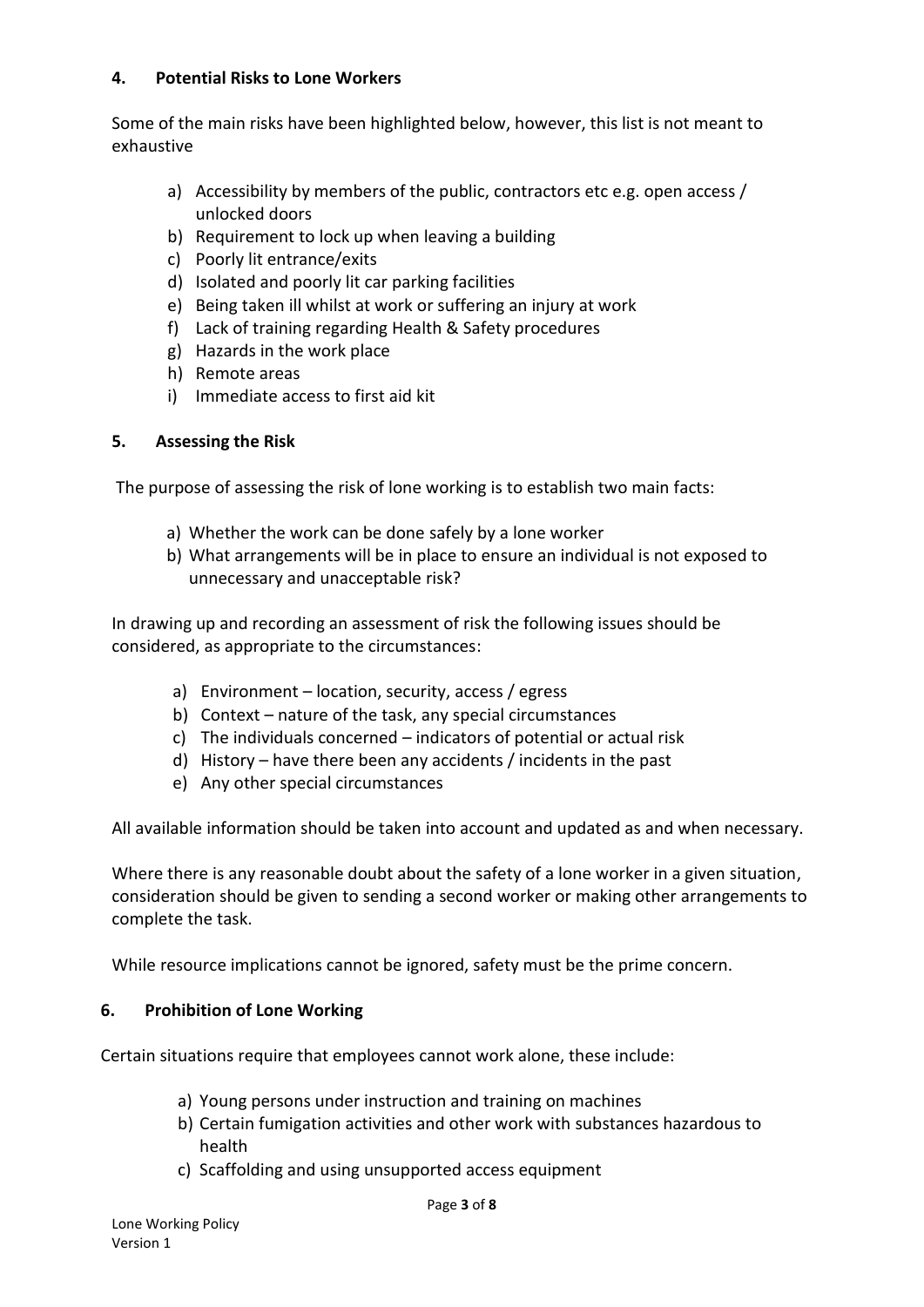- d) Grave digging
- e) Working at heights

# **7. Responsibility & Personal Safety**

It is your responsibility to keep yourself safe. Staff should take all reasonable precautions to ensure their own safety, as they would in any other circumstances

Keep track of individual movements is sometimes difficult but it is the responsibility of the staff member and the line manager to identify potential risks in carrying out the work and to minimise these risks, by maintaining regular communication.

Staff must not assume that having a mobile phone and a back-up plan is sufficient safeguard in itself. The first priority is to plan for a reduction of risk.

Before working alone, an assessment of the risks involved should be made in conjunction with the line manager.

Staff must inform their line manager or other identified person when they will be working alone, giving accurate details of their location and following an agreed plan to inform that person when the task is completed. This includes occasions when a staff member expects to go home following a visit rather than returning to their base.

Managers must ensure that there is a robust system in place for signing in and out, and that staff use it.

If a member of staff does not report as expected, an agreed plan should be put into operation, initially to check on the situation and then respond as appropriate.

Where staff work alone for extended periods and/or on a regular basis, managers must make provision for regular contact, both to monitor the situation and to counter the effects of working in isolation. No more than four (4) hours should elapse without contact being made.

# **8. Procedures for staff working in fixed bases**

Staff should always adhere to the following guidelines in order to minimise risks when working alone at any fixed base;

- a) Avoid unnecessary 'out of normal office hours' working wherever possible
- b) Familiarise yourself with the layout of the building / floor. Ensure you have keys;
- c) Familiarise yourself with the Fire Safety Procedure and identify escape routes;
- d) Keep doors locked that allow direct access to the building / office you are working in;
- e) Do not open the door to unexpected visitors. In the case of contractors ask for identification and don't let them in until you have checked it out if you are at all unsure;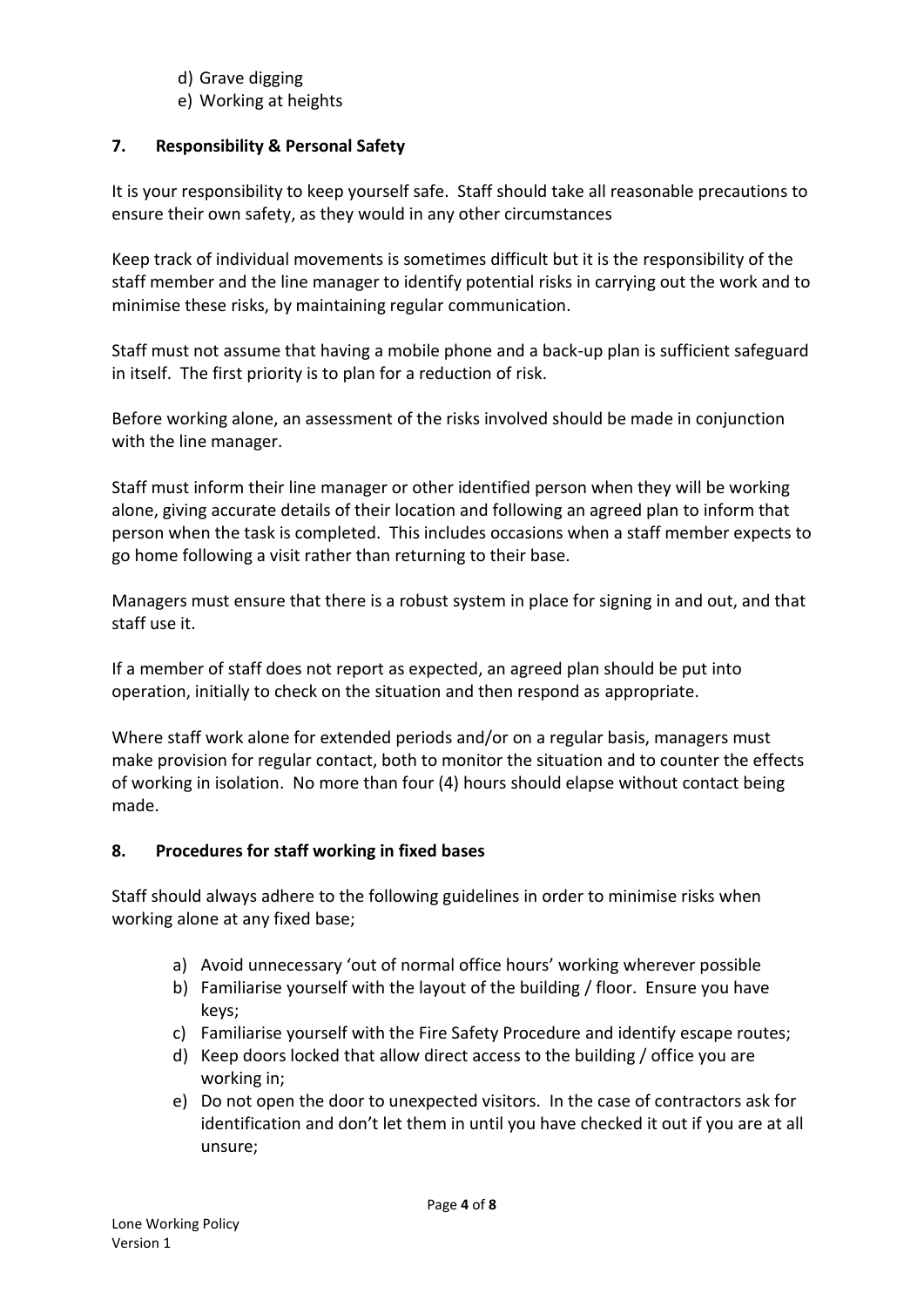- f) Have contact numbers at hand to be able to contact relevant person(s) immediately (should they feel ill, they suspect an intruder in the building etc)
- g) Park as near as they can to the building
- h) A risk assessment to be put in place to assess potential risks
- i) Practice setting the alarm system;
- j) Practice the locking up procedures;
- k) Do not use lonely exit routes if there are safer alternatives
- l) If possible, avoid parking your car in badly lit areas, move it nearer to the place you exit the building if possible;
- m) Carry a torch and personal alarm if working late
- n) Notify people at home when you intend leaving work and what time to expect you home;
- o) Leave contact numbers at home so that the Town Council can be contacted if there are concerns for your safety;
- p) Should you feel ill whilst working alone seek help immediately dial 999 if necessary;
- q) Undertake a risk assessment for lone working with your line manager. Report any concerns, hazards or potential risks to your line manager immediately;
- r) if there is a Whiteboard / Signing out system in operation in your office use it leave a note to let people know if and when you can be expected back.

# **9. Procedures for mobile workers working away from their fixed base**

- a) All staff should leave details of their movements and give an idea of how long they are going to be away from base and when they are expected to be back. If plans change the staff member must ring in to let their main office based staff know;
- b) Details of venues being visited and a contact number should always be provided;
- c) Think about the location of the place you are going. Check out the venue and prepare for the visit beforehand;
- d) Meet unfamiliar people in public areas.

# **10. Parking**

Park your car in a well lit area – especially if you intend returning to it after dark. If possible ask someone you know to accompany you to the car. If this is not possible carry a small torch and personal alarm with you.

# **11. Buildings / meetings at unfamiliar venues**

Report to reception on arrival and always sign in and out of the building

Ask the member of staff to notify the person you are meeting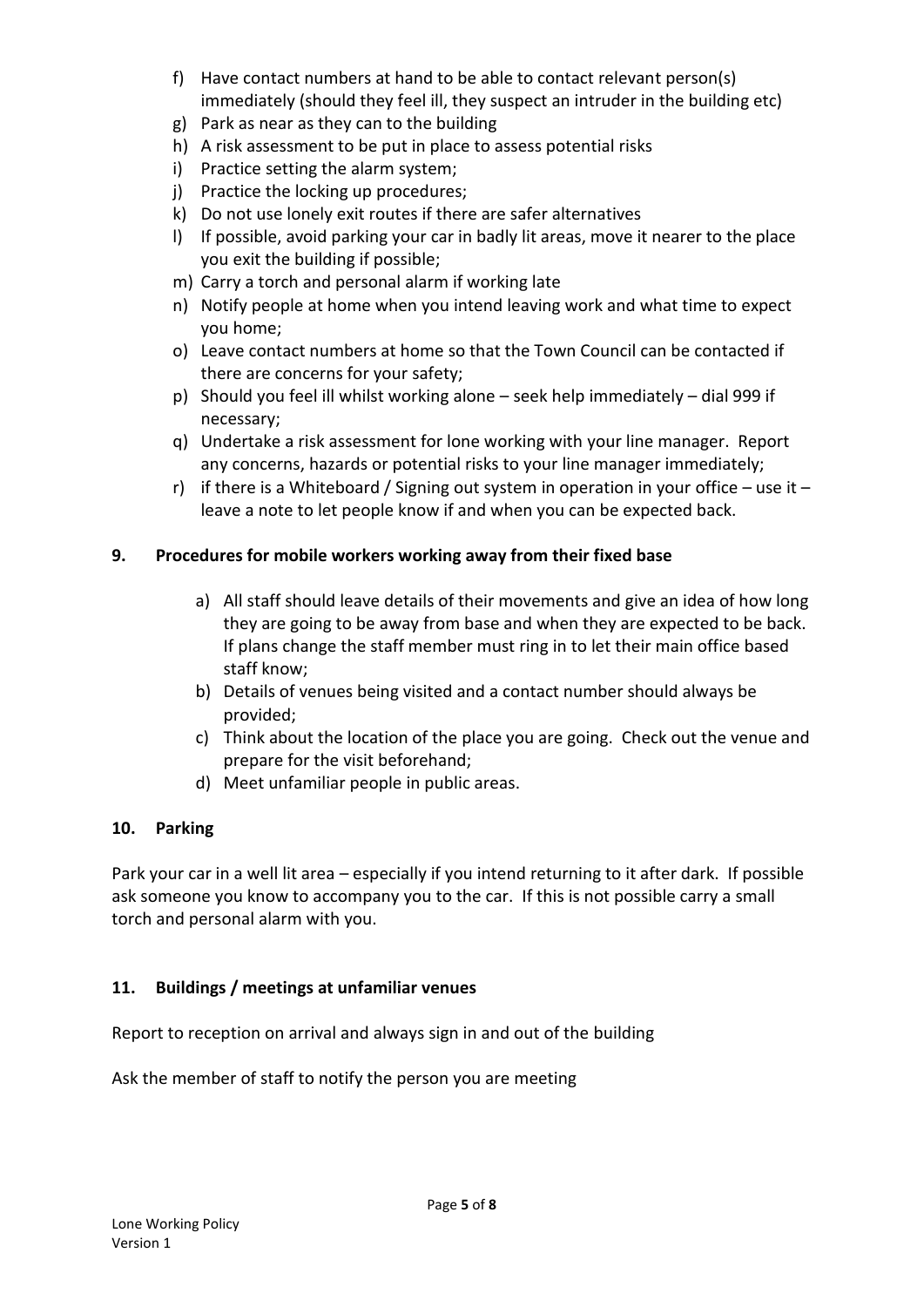# **12. Isolated locations / unfamiliar people**

- a) Avoid meetings in isolated locations; suggest a public place to meet. if this cannot be avoided the where possible do not go alone and always notify office based staff when you arrive and leave.
- b) Check out the person / people you are meeting
- c) Avoid walking alone at night

# **13. Planning**

By thinking things through and planning for the unexpected it will help you to remain confident when faced with an emergency.

If you work alone on a regular basis, assess any risk with your line manager and identify any measures needed to ensure your personal safety.

# **14. Out of Hours Call Out**

Staff who are called out to alarm activation incidents, out of hours, will follow the alarm call out procedure.

#### **15. Communication**

Managers must consider whether communication is adequate, and in particular:

- a) What level of supervision is intended and how is it to be carried out;
- b) Has the lone worker been equipped with a system of maintaining contact, mobile telephone, or radio;
- c) Is CCTV system available and will it be monitored?
- d) Do not forget to communicate your whereabouts this is crucial tell someone about your plans;

#### **16. Reporting an incident**

It is important to report any incident that occurs to you, whether it is aggression, violence, a transport breakdown or a personal accident, to your line manager. In this way, a full investigation can be made to assess any further potential risks and identify any additional safety procedures needed in order to prevent a similar incident happening to somebody else.

#### **17. Victim Support / Counselling**

Victim support and / or counselling can be made available, if required, in the event of any aggressive action or subsequent post trauma related incident that may have an effort on your working or wellbeing.

#### **18. Working Alone – Procedure**

If you are working alone or out of normal hours you will be expected to follow this procedure.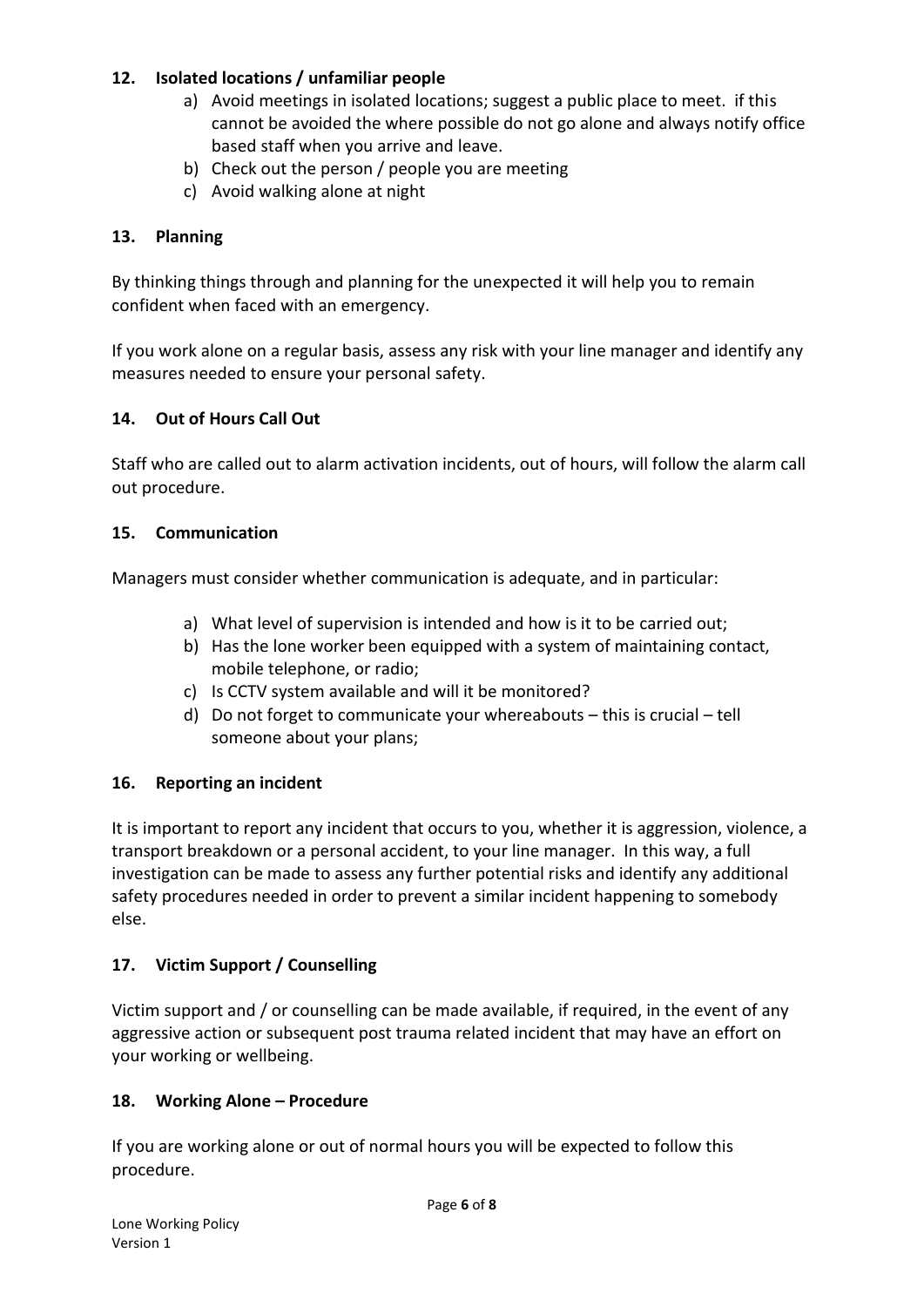Verbally inform your line manager where you will be working and at what times; give and expected time of return.

If a signing out book or wipe board is available write the same information down in the book or on the board.

If you are going on a site visit fill in the book or wipe board and let someone know where you are going and what time you will be back.

If you normally return to the office or fixed base for a break but are unable to do so contact someone, preferably your line manager, and let them know.

If someone does not return up for a usual break some, preferably the line manager, will contact the person to ensure they are alright.

If you are working late or at your fixed base alone, make sure you are safe. Lock the main entrance door, if you are not expecting any visitors. When you have locked up and left the premises text or phone someone, preferably your line manager to let them know you are on your way home.

If you do not intend to return to the office after a site visit or meeting let your line manager or the office know that you are finished for the day and will be going straight home.

# **19. What to do if someone has not returned at the expected time**

- a) Do not panic
- b) Give them an extra half hour, don't forget this is just an estimated time of return
- c) It the person still hasn't returned after the extra half hour telephone them.
- d) If you are unable to contact them straight away leave a message on their phone and ask them to contact you ASAP.
- e) If they have not returned you call within 20 minutes ring them again and leave another message.
- f) If their anticipated location(s) are close by send someone to go and look for the person.
- g) If they are not there and they have still not contacted anyone inform the Acting Tow Clerk.

#### **20. Exemptions**

Employees and / or Volunteers are exempt from working alone in certain situations;